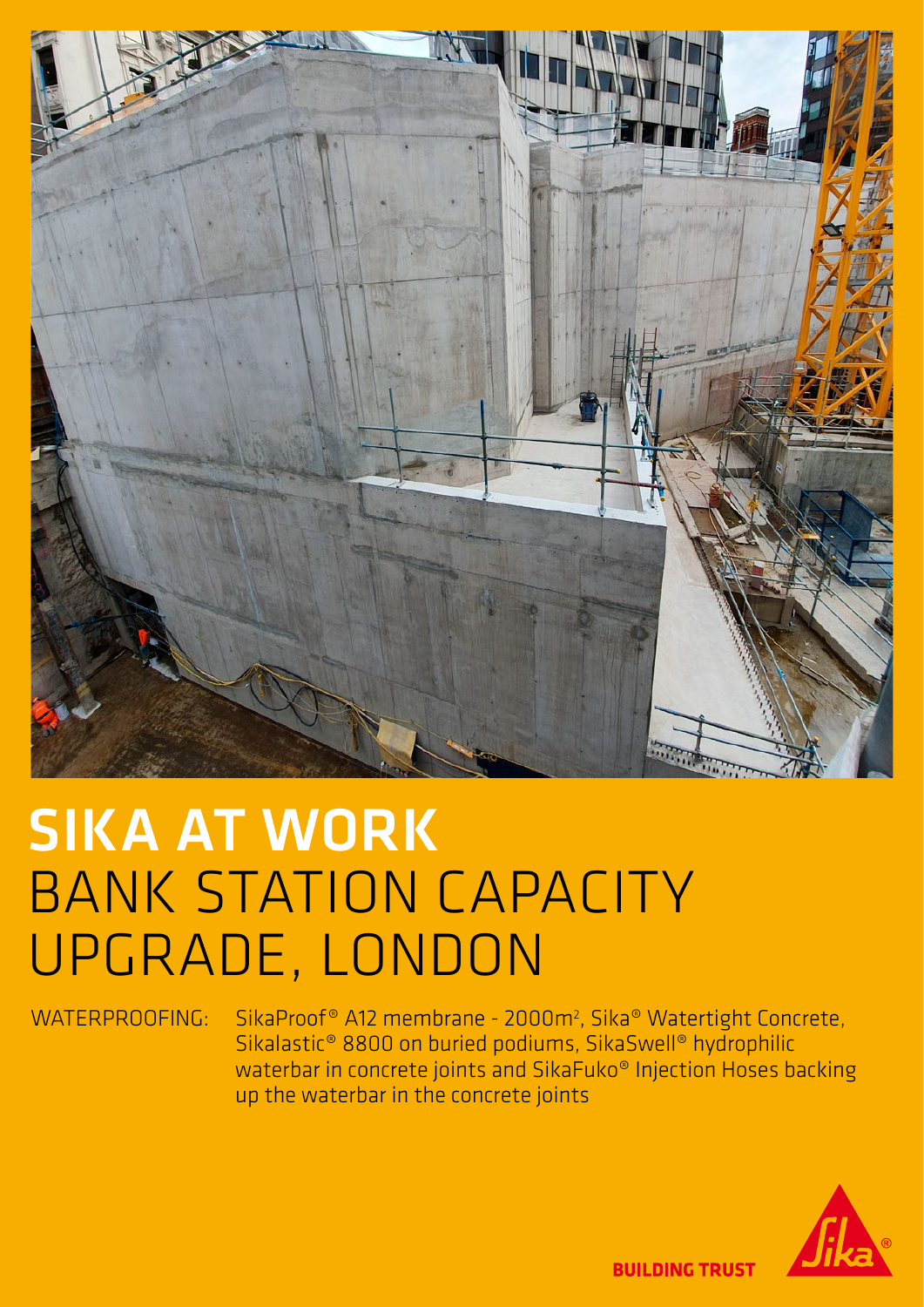## BANK STATION CAPACITY UPGRADE LONDON

### SIKA PRESCRIBES BELOW-GROUND WATERPROOFING SOLUTIONS TO SUPPORT THE BANK STATION CAPACITY UPGRADE

Built in 1900, London's Bank Station provides access to the Central, Northern, DLR, Waterloo and City lines and is one of the world's most complicated subterranean stations.

The expansive Bank Station Capacity Upgrade (BSCU) programme, commissioned by London Underground, will increase capacity by 40 per cent. In addition, it will improve access, decrease crowding and generally deliver a modern public transport facility with better ambience.

Whilst the BSCU scheme as a whole incorporated a wide range of elements - new entrance, three ticket halls, six lifts, 10 platforms, two 94m travelators and a 570m tunnel and platform for Northern Line – Sika's involvement was on the whole block site.